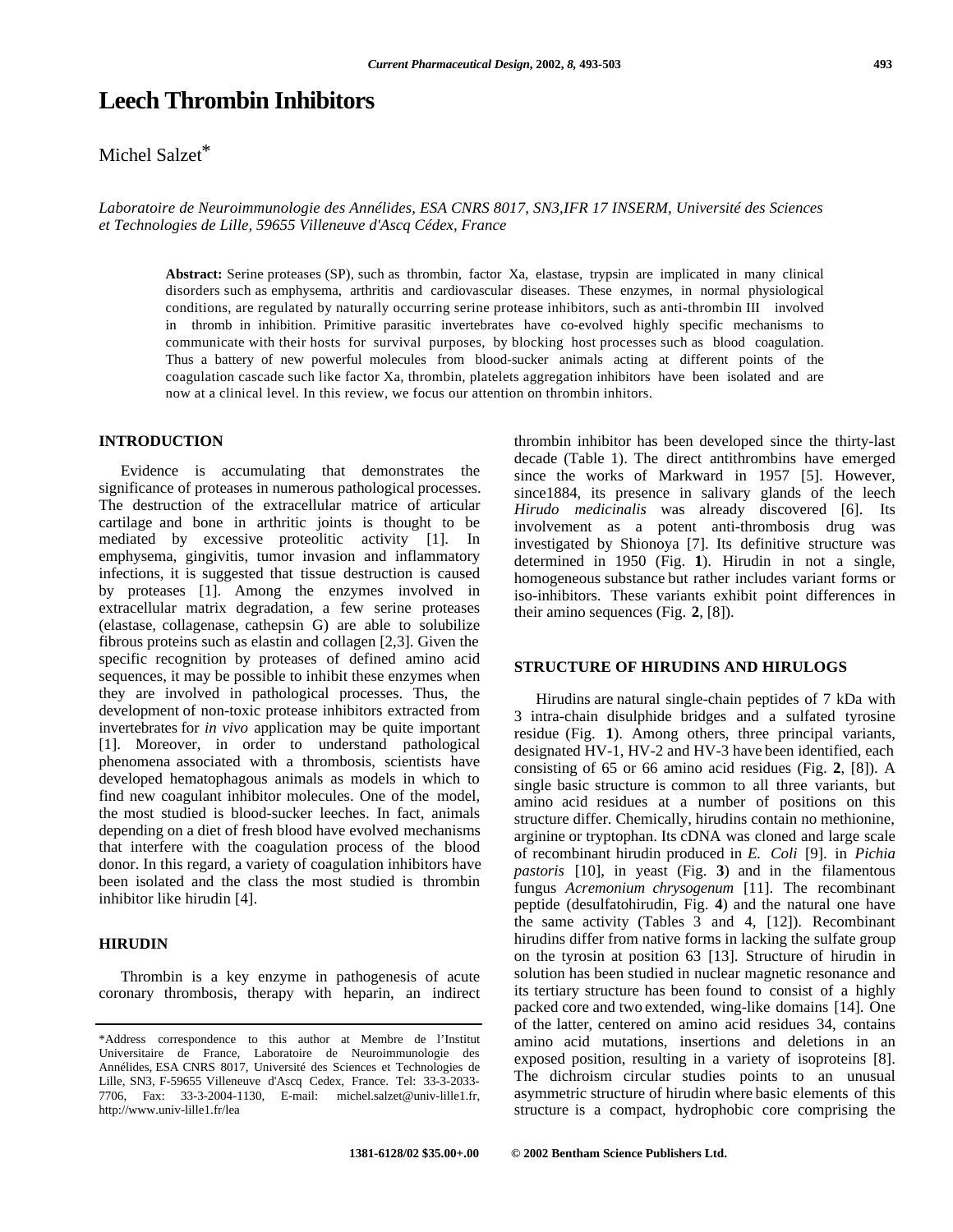**Table 1. Comparison of Some Properties of Hirudin with Low Molecular Weight Heparins**

| Hirudin                                                                                                                                | Low molecular weight Heparins                                                                             |  |
|----------------------------------------------------------------------------------------------------------------------------------------|-----------------------------------------------------------------------------------------------------------|--|
| Specific and potent inhibitor of thrombin                                                                                              | Inhibits mainly Factor Xa and much less Factor IXa and Xia                                                |  |
| Single chain polypeptide of 65 residues, stabilized with 5 disulfide<br>bridges $(6.5 \text{ kDa})$                                    | Heteropolysaccahride, sulfated glycosaminoglucuronanes (5 kDa to 25 kDa)                                  |  |
| Anti-thrombin III independent                                                                                                          | Anti-thrombin III dependent                                                                               |  |
| Not neutralised by heparinase, endothelium macrophages, fibrin<br>monomer, plasma protein, platelet activator 4, neutral endopeptidase | Neutralised by heparinase, weak endothelim binding                                                        |  |
| Inactivates clot-bound thrombin                                                                                                        | Does not inactivate clot-bound thrombin and factor VII                                                    |  |
| Prevents thrombin induced aggregation but not other platelet agonists                                                                  | Inhibits platelet function                                                                                |  |
| Does not induce thrombocytopenia                                                                                                       | Can induce thrombocytopenia                                                                               |  |
| Good bioavailibility $(80\% =$ after subcutaneous injection)                                                                           | Bioavaibility after subcutaneous injection is >90%                                                        |  |
| Fair-dose effect response                                                                                                              | Fair-dose effect response                                                                                 |  |
| Not immunogenic                                                                                                                        | Not immunogenic                                                                                           |  |
| No liver toxicity                                                                                                                      | Transient increase of liver enzymes is possible                                                           |  |
| No increase in vascular permeability                                                                                                   | No increase in vascular permeability                                                                      |  |
| No effect on platelets and urinary secreted in intact form                                                                             | Bind to proteins and cells. Neutralized by anti-heparins. Affect platelets and is<br>metabolized by liver |  |

amino-terminal half of the molecule and an extended highly hrydrophilc carboxy-terminal region [13]. The core region contains alternating polar and non-polar segments and has three disulfide bridges [13]. The quaternary structure suggests that hirudin exists in multimeric form under physiological conditions [13].

Synthetic peptides based on the carboxyl end of natural hirudin, hirulog have been performed and possess an antithrombin potency approximately identical to the native hirudin [15]. The chimera is a bi-functional 20-amino acid peptides. It combines the interaction with anion-binding exosite of thrombin with the N-terminal fragment (D-Phe-Pro-Arg-Pro-Gly), which interacts with the catalytic site of thrombin [16]. These peptides include PPACK (D-Phe-Pro-Arg-Chloromethylketone), hirugen (exosite antithrombin peptide, the sulfate C-terminal dodecapeptide of hirudin) and a group of closely related peptides called the hirulogs.

**Table 2. Effects of rHirudin Towards Proteolytic Enzymes**

| <b>Enzymes</b> | Ki(M)                  |  |
|----------------|------------------------|--|
| Thrombin       | $23.1 \times 10^{-14}$ |  |
| Plasmin        | $22.2 \times 10^{-6}$  |  |
| Factor Xa      | $22.2 \times 10^{-6}$  |  |
| Trypsin        | $22.2 \times 10^{-6}$  |  |
| Kallicrein     | $22.2 \times 10^{-6}$  |  |
| Chymotrypsin   | $22.2 \times 10^{-6}$  |  |

Bivalirudin (Angiomax, The Medicines Company) is a synthetic 20 amino acid peptide rationally designed on the basis of structural studies of hirudin, a naturally occurring anticoagulant [17]. Bivalirudin represents a new class of anticoagulant drugs that directly inhibits thrombin, a key component in blood clot formation and extension. With its high binding affinity and specificity for thrombin, bivalirudin acts directly on thrombin, rather than via other clotting factors. The compound has a variety of potential uses as an alternative to heparin in the management of cardiovascular disease and related medical procedures i.e., unstable angina (UA), myocardial infarction (MI) and percutaneous transluminal coronary angioplasty (PTCA).

# **INTERACTIONS HIRUDIN (HIRULOGS)- THROMBIN**

Hirudin instead other thrombin inhibitors has a unique mechanism of interaction on thrombin (Fig. **5**, [13]). Due to its structure, hirudin has a considerable flexibility in its binding activity, which contributes to its strong affinity towards thrombin. Hirudin bind to thrombin in a stoichiometric relationship (1:1). The 10 last amino acid residues of the carboxy terminal tail are necessary for specific binding and inactivation of thrombin (Fig. **5**, [18]). Alteration in amino acids in position 56,57,59,60 and 64 alter the binding efficiency of the molecule [18] and the one in position 56 is critical for its antithrombotic activity [18]. The initial interaction between hirudin and thrombin involves an ionic interaction of thrombin and a multimeric form of hirudin. This initial binding does not produce a conformational change in the molecule. In the second stage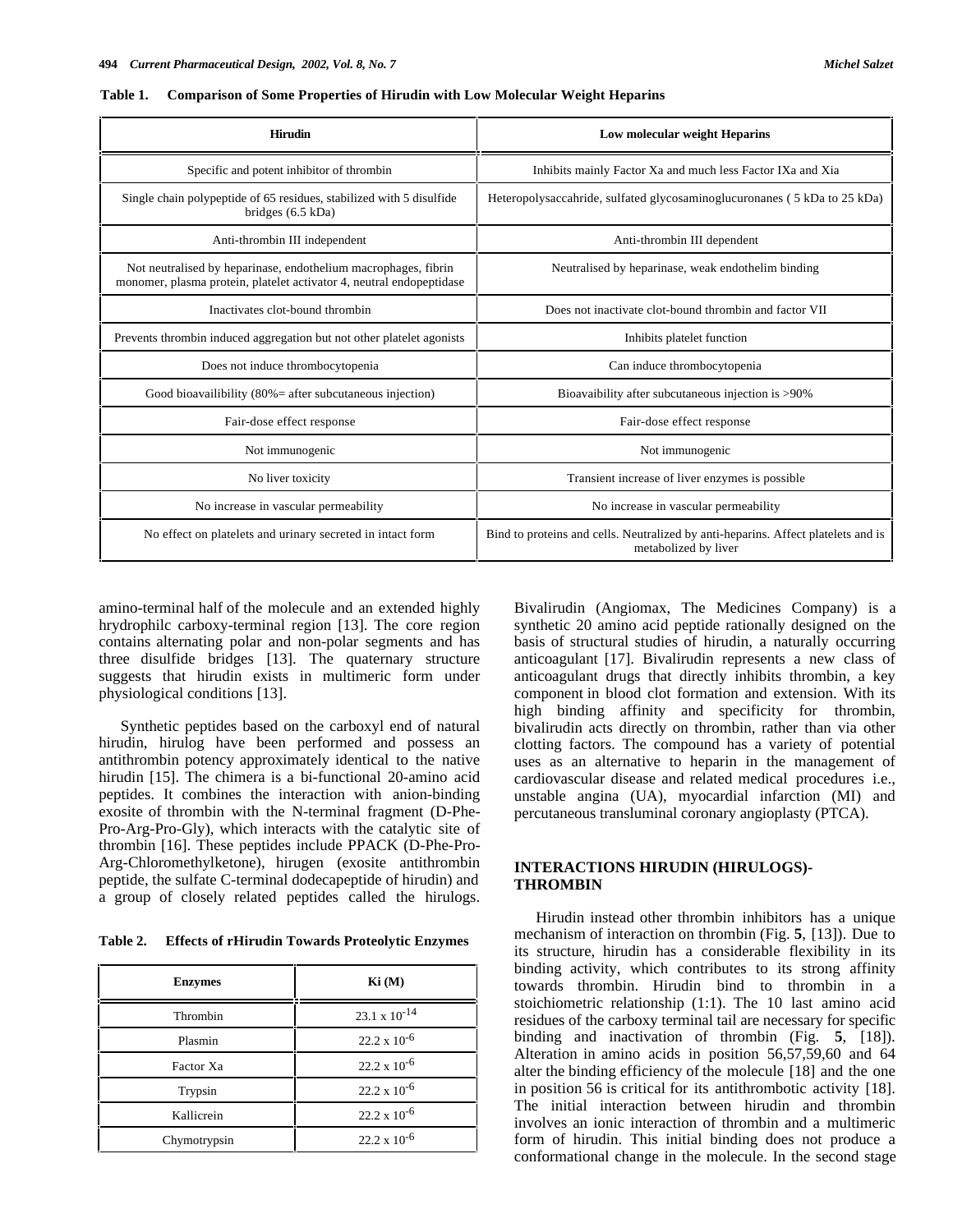Fig. (1). Structure of hirudin (HV-1).

of interaction, the multimer dissociates to produce monomeric complexes with a 1:1 hirudin-thrombin stoichiometric relationship. At this point thrombin undergoes significant conformational changes that produce its loss of clotting activity. Additional interactions between hirudin and thrombin molecules results in an increased affinity (Ki : 10-100 fmol, [19]). Compared to heparin (table 1), hirudin is a strict, tightness thrombin inhibitor. It does not need co-factor for its activity.

The comparison of activity of hirulog with (d-Phe)-Pro-Arg-Pro-Gly pentapeptide and the C-terminal tyr-sulfated dodecapeptide of hirudin (S-Hir53-64) shown that the presence of both active components is necessary for the inhibition of the fibrinogenolytic activity and activity towards chromogenic substrates [20]. Moreover experiments conducted with sulfated tyrosin-hirulog showed three to four times greater inhibition activity [20]. This conduct, pharmaceutical company to design new hirudin chimers likes hirudisins, a hirudin derivatives containing IIb/IIIa receptor

```
HV-1 : vvYTDCTESGQNLCLCEGSNVCGqGNKCILGSdGekNQCVTGEGTPkPqSHNdGDFEEIPEE-YLQ
HV-2 : ITYTDCTESGQNLCLCEGSNVCGKGNKCILGSnGkgNQCVTGEGTPnPeSHNnGDFEEIPEE-YLQ
HV-3 : ITYTDCTESGQNLCLCEGSNVCGKGNKCILGSqGKdNQCVTGEGTPkPqSHNqGDFEpIPEdayde
```
**Fig. (2).** Hirudins variants (HV-1, HV-2, HV-3) sequence alignment. In caps are amino acid residues in common in the three variants (-) indicates a gap.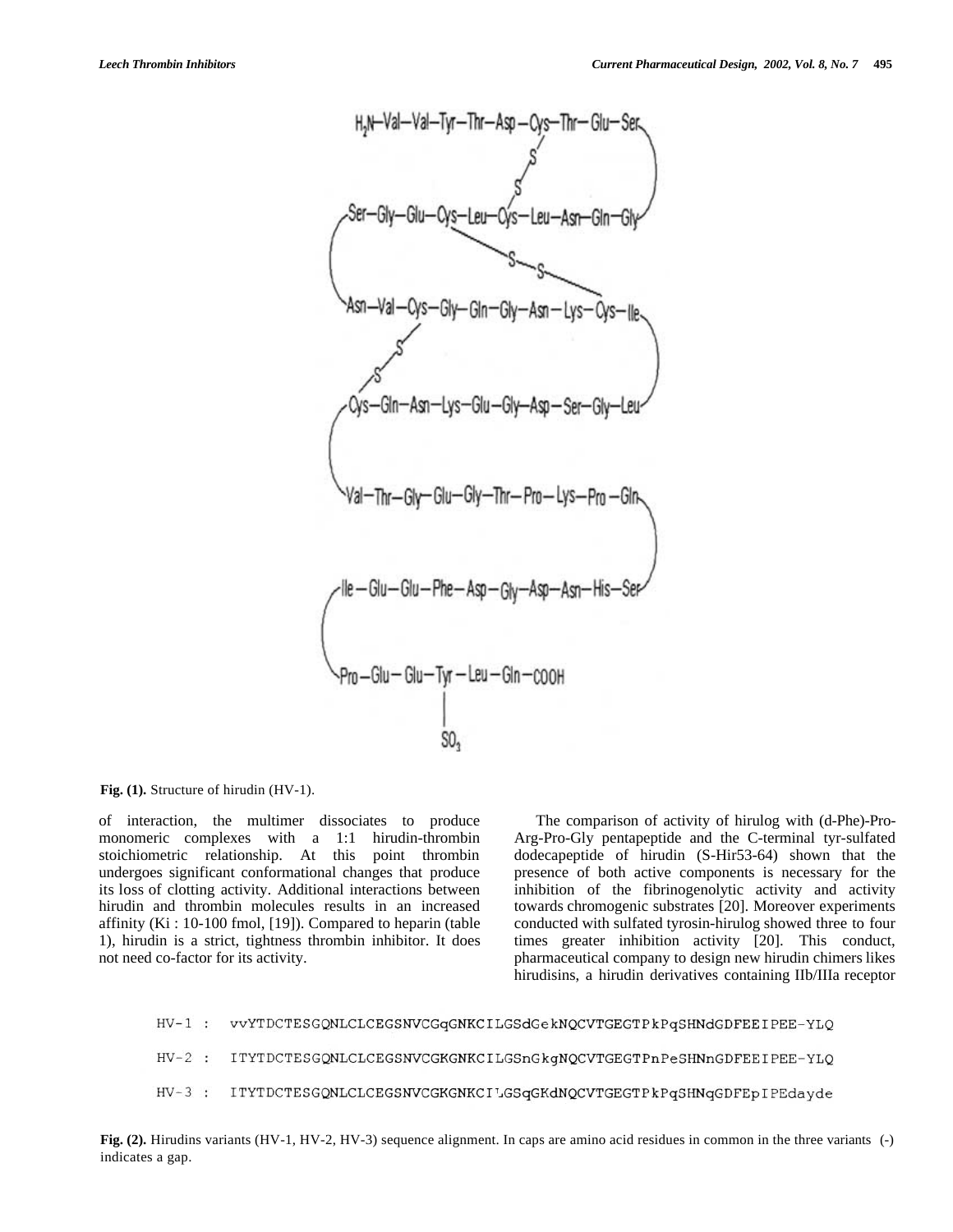

**Fig. (3).** Vector construction for extracellular expression of Hirudin in yeast [55].

and thrombin inhibition have been developed [31] Fragment 1-47 of hirudin HV-2 in which Val1 has been replaced by tert-butylglycine, Ser2 by Arg, and Tyr3 by beta-

| Table 3. |  |  | <b>Clinical Aspect of Hirudin</b> |
|----------|--|--|-----------------------------------|
|----------|--|--|-----------------------------------|

| Specific and potent inhibitor of thrombin. No needs of cofactors                                  |  |  |  |
|---------------------------------------------------------------------------------------------------|--|--|--|
| Inert pharmacodynamicaly, not immunogen, no effect on platelets,<br>plasmatic proteins or enzymes |  |  |  |
| No complicated bleeding after high active doses of antithrombics                                  |  |  |  |
| High disponibility after sub-coetaneous administration                                            |  |  |  |
| No endogenous modulation, urinary excreted under active form                                      |  |  |  |
| No binding on organs                                                                              |  |  |  |
| Control of hirudotherapy by measuring the thrombin time                                           |  |  |  |
| Efficacious on patients having anti-thrombin III deficiency                                       |  |  |  |
| Can also be used when a default of platelets                                                      |  |  |  |

naphthylalanine, to give the BugArgNal analogue has been performed by De Filippis team [22]. The results of chemical and conformational characterization indicate that the synthetic peptide is able to fold efficiently with the correct disulfide topology (Cys6-Cys14, Cys16-Cys28, Cys22- Cys37), while retaining the conformational properties of the natural fragment. Thrombin inhibition data indicate that the effects of amino acid replacements are perfectly additive if compared to the singly substituted analogues (De Filippis V, Quarzago D, Vindigni A, Di Cera E, Fontana A, 1998, Biochemistry 37:13507-13515), yielding a molecule that inhibits the fast or slow form of thrombin by 2,670- and 6,818-fold more effectively than the natural fragment, and that binds exclusively at the active site of the enzyme with an affinity (Kd,fast =  $15.4$  pM, Kd,slow =  $220$  pM) comparable to that of full-length hirudin (Kd, fast  $= 0.2$  pM, Kd, slow =  $5.5$  pM). Moreover, BugArgNal displays absolute selectivity for thrombin over the other physiologically important serine proteases trypsin, plasmin, factor Xa, and tissue plasminogen activator, up to the highest concentration of inhibitor tested (10 microM).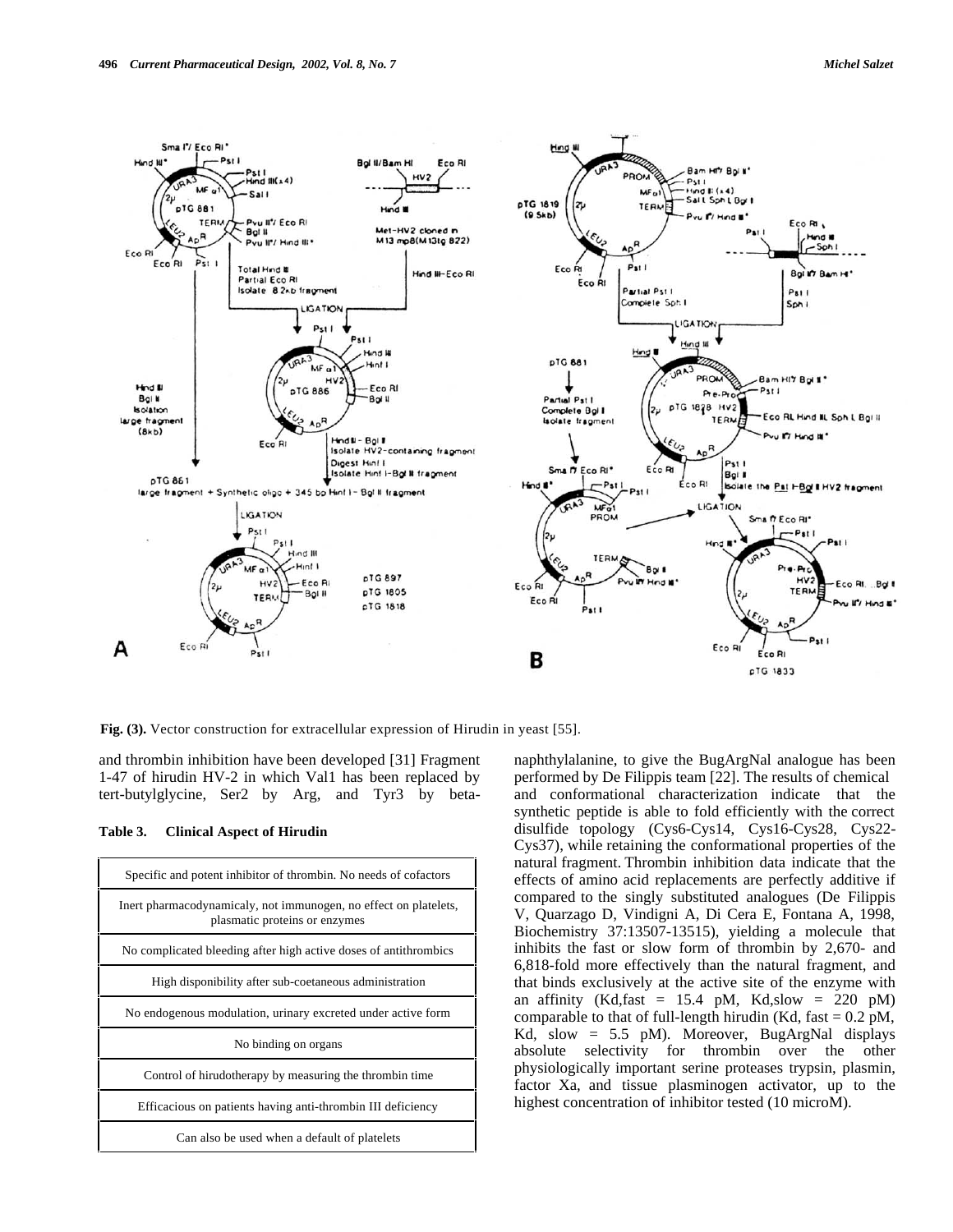

**Fig. (4).** Desulfato-hirudin recombinant structure [12] (specific activity : 12 000 ATU/mg, 69363 D, pI 3.7-3.8).

# **PHARMACOKINETICS OF HIRUDIN AND HIRULOGS**

The pharmacokinetic of hirudin have been studied in healthy human volunteers. Findings are close to the one found on animals. Patients received a subcutaneous injection of 600 to 1000 antithrombin units (ATU) per kilogram of body weight or an intravenous dose of 100 ATU/kg. The subcutaneous doses produced rapidly rising plasma hirudin concentration pealed 90 to 180 min post-injection and then decreased steadily. Intravenous administration was followed by a rapid distribution phase, then by an elimination phase, the course being described by an open two compartments model [23]. Hirudin had an apparent volume of distribution of 0.33 L/Kg after subcutaneous administration and 0.24 L/Kg after intravenous administration [24] Intact hirudin is rapidly eliminated by renal excretion. Urinary excretion of hirudin accounted for 61.2% of a subcutaneous dose after 24 hours, with 50% being excreted during the first 6 hours after injection and no further excretion of intact hirudin after 24 hours. Following intravenous dos, 39% to 44% of the dose was recovered in the urine [24]. In healthy volunteers, after administration of single intravenous doses of 0.01 to 0.1 mg/Kg, a mean elimination half-life was about 1 hour, the mean total clearance of 190 mM/min and a volume of distribution of 14 L [25]. Administration of hirulog has shown a more rapid clearance and shorter half time than

hirudin. With intravenous infusion, hirulog had plasma half time of 36 minutes [25].

### **PHARMACODYNAMICS OF HIRUDIN AND HIRULOGS**

Hirudin significantly prolonged the partial thromboplastin, thrombin and Quick-test times in human subject. Thrombin time has the most sensitive reponse, but this response is not clearly correlated with plasma concentrations [24]. Doses ranging from 0.01 to 0.1 mg/Kg, the maxium anticoagulant effect was achieved with doses of 0.07 mg/Kg or higher [26]. No change in platelet count, fibrinogen concentrations or fibrinolytic factor was reported with hirudin [26]. In the case of hirulog a rapid dosedependent prolongation of APTT, PT and thrombin time (TT) is produced [26]. The antithrombin activity of hirulog at doses of  $0.25$  mg kg<sup>-1</sup> h<sup>-1</sup> demonstrated by statistically decreases in plasma levels of fibrinopeptide A [27].

### **CLINICAL DEVELOPMENT**

Its development, pre-clinical evaluation and introduction into clinical trials of hirudin, recombinant and its analogs have been performed since 10 years [28,29], Table 3). The complex forming by hirudin and thrombin is very close and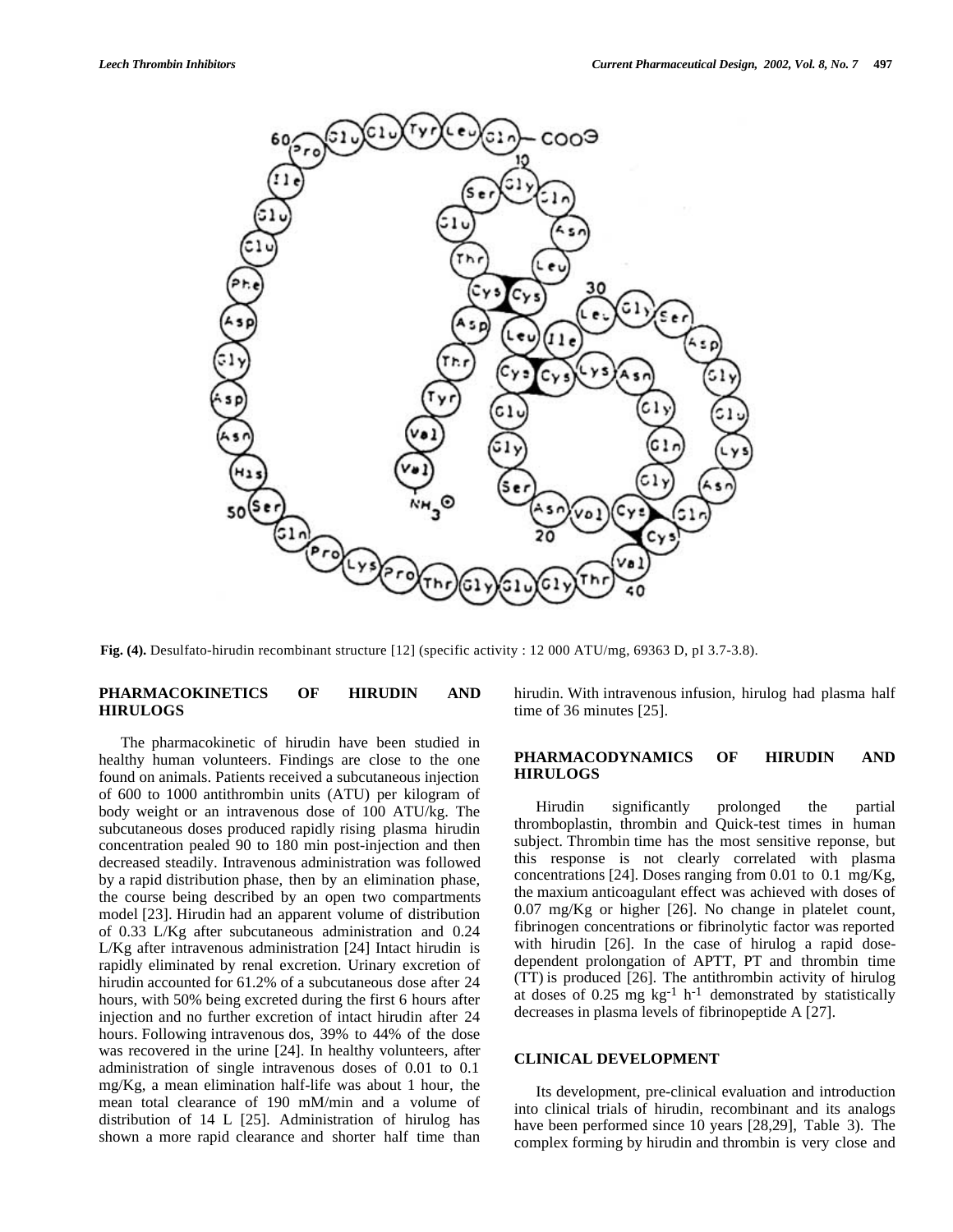

**Fig. (5).** Schemes of thrombin-hirudin complex [56].

is extended to a large area around the active site. Its half-life time in healthy young volunteers is 50 to 65 min [29]. In contrast, in older patients with established coronary artery disease with normal renal function (serum creatinine  $1 + 0.2$ mg/dl), the plasma  $t_{1/2}$  of hirudin is found to be 2 to 3 hours [30]. Bleeding times were not significantly prolonged in these two trials and only mildly prolonged during administration of recombinant-hirudin [31]. Recombinanthirudin appears to be weak allergen and hirudin-specific IgE antibodies are scarce in 163 volunteers receiving twice at a 1 month interval the recombinant molecule [32]. No antibodies were detected 2 weeks after the infusion. Moreover, experiences with recombinant-hirudin in preventing or treating venous thrombo-embolism are very preliminary (Table 2). However, recombinant-hirudin (rhirudin) achieved promising results in patients with unstable angina or important coronary angioplasty. A trial with 166 patients were randomized to a 72- to 120-hour infusion of heparin  $(n=50)$  or recombinant hirudin  $(n=116)$  at 5 escalating dosages from 0.05 mg/kg/h to 0.3mg/kg/h) [33]. Results shown that hirudin improved the angiographic endpoints compared to high dose of heparin [33]. However, inpatients with acute mycoardial infarction, 3 important clinical trials were stopped because of an excess of bleeding complications [33].

The development of direct thrombin inhibitors has growth up since the structural elucidation of hirudin to the development of a recombinant equivalent protein (r-hirudin). The increased interest in thrombin inhibitors is also prompted by reports of heparin-induced thrombocytopenia (HIT type II) with heparin and the need to anticoagulate patients with alternate drugs. These agents produce a direct anticoagulant response by targeting thrombin. In addition, the amplification of the coagulation cascade by thrombin activation of factors V and VIII, these thrombin inhibitors also inhibit platelet activation [29-33]. Recombinant-Hirudin (rH) yielded promising results in patients with unstable angina [33]. In GUSTO (Global Use if Strategies to open

Occuled Coronary Arteries) IIb Trials on patients with unstable angina results shown that in vivo thrombin generation and activity are reduced during intravenous infusion of rH. Moreover, in OASIS (Assess Strategies for Ischemic Syndromes) 2 clinical trials, investigators shown that rH is superior to heparin in preventing cardiovascular death, myocardial infarction (MI) and refractory angina or acute myocardial infarction without ST elevation [34, 35]. Desirudin, a rH used in the prevention and management of thromboembolitic disease binds directly and with high affinity to clot-bound and fluid phase thrombin [36]. In patients undergoing HIP replacement surgery, desirudin was significantly more effective in reducing the incidence of deep vein thrombosis (DVT) than either unfractionated or low molecular weight heparin [36]. A significant reduction with rH compared with heparin in the incidence of death or nonfatal (re) infraction at 24 hours in patients with acute MI was reported in GUSTO IIb trials but not in the TIMI (Thrombolysis and Thrombin Inhibition in Myocardial Infraction) 9B trial. So, it appears that rH is most effective than heparin in the prevention of DVT in patients undergoing elective replacement [36]. By contrast in the treatment of acute coronary syndrome, the role of rH is less certain. In clinical study, hirulog was tolerated and then were no major hemorrhagic or thrombotic complications even with concomitant administration of aspirin [27].

### **NEW LEECH THROMBIN INHIBITORS**

Most of the polypeptides belonging to the family of thrombin inhibitors, i.e. Hirudin, granulin-like peptide, bufridin, Hillurin, Haemadin, Theromin, have been isolated from jawed leeches, such as the amphibian parasite leech *Hirudo medicinalis* [37], Hirudo nipponia [38], the mammalian parasite *Hirudinaria manillensis* [56] or the land living *Haemadipsa sylvestris* [39,40]. Only theromin has recently been isolated from the gut-leech *Theromyzon tessulatum* (Table 4, [41]). Haemadin from *Haemadipsa*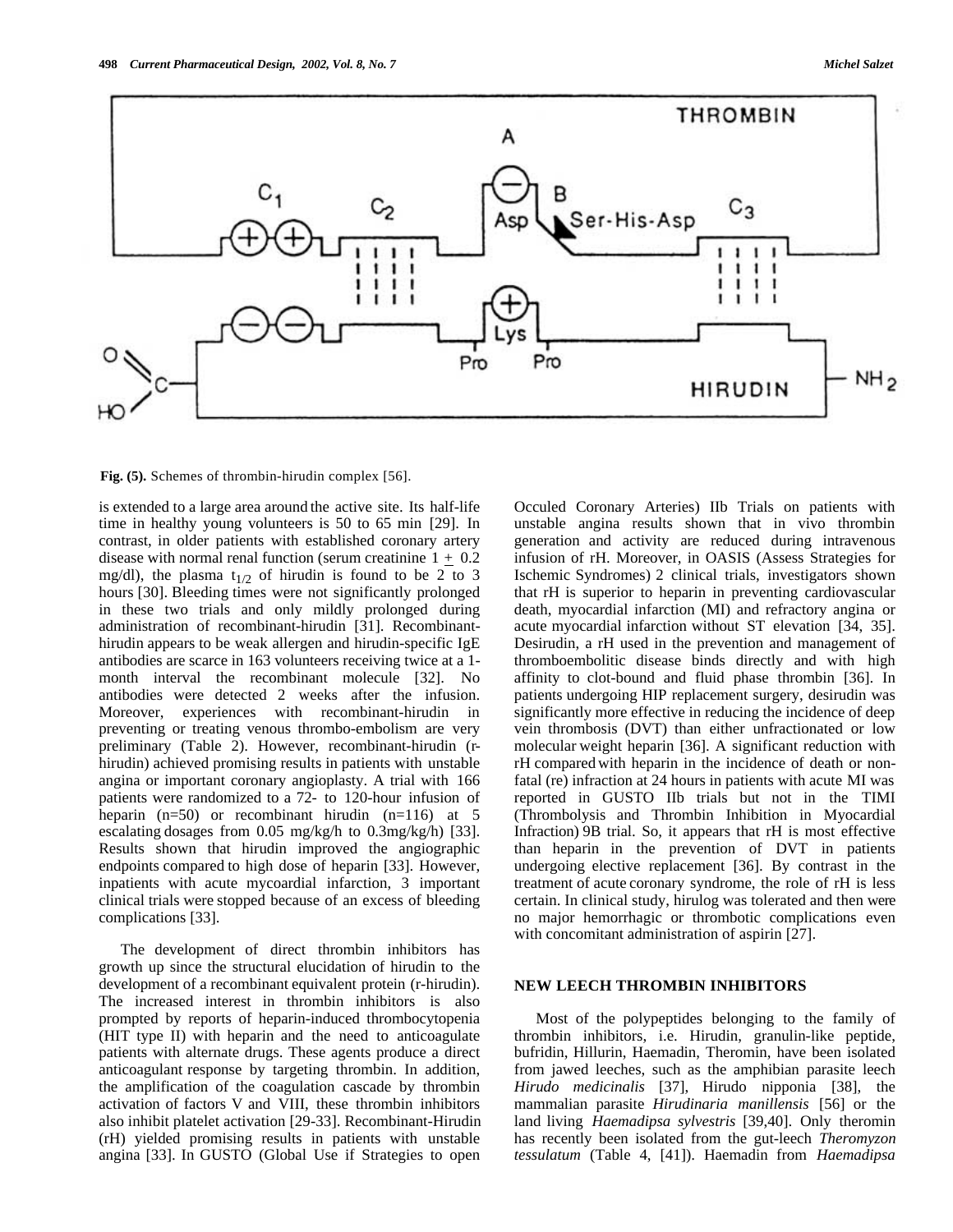>Hirudin

------------------------vvytdctesgqnlclCE--gsnvcgq gnkcilgsdgeknqcvtGEGTPKPQSHNDGDFEEIPEEYLQ >Hirullin [57] ------------------------vsytdctsgqnyclc----ggnfcgd gkhcemdgsenkcvdgeGTPKRQTSGPSDFEEFSLDDIEQ- >Haemadin --------------------IRFGmgkvpcpdgevgytcDC--gekicly gqscndgqcsgdpkpssEFEEFEIDEEEK------------ >Theromin ECENTECPRACPGEYEFDEDGCNTcvckgcddaqcrcssDANGcesfctc ntrcsaadecnprctck------------------------

**Fig. (6).** Sequences comparison of leech thrombin inhibitors. In caps amino acid residues with high similarities between the different sequences.

*sylvestris* and theromin are completely novel therombin inhibitor with no sequence homologies with any factor inhibitor yet sequences throughout the animal kingdom (Fig. **6**).

• Unlike the European leech *Hirudo medicinalis*, the Asian jawed leech Hirudinaria manillensis is specialized for feeding on mammalian blood. In the salivary glands of both these leeches, there is a potent inhibitor of thrombin, called hirudin, which acts as an anticoagulant. Purification of a variant of hirudin, called bufrudin, from the head portions of Hirudinaria has been performed by Sawyer team [57]. Comparison of the primary structure of bufrudin, with hirudin HV1, show about 70% sequence identity with deletion of two amino acids, but the key amino acids at the C-terminus, involved in the inhibition of thrombin, are conserved. However, similar sequence comparison of bufrudin with hirullin P18 [58], a hirudin variant isolated from the same leech species but from whole leech, instead of heads, reveals even less sequence identity of about 60%. Hirullin P18 is a 61-amino acid hirudin-related protein having potent antithrombin activity. Similar to hirudin, it contains a highly acidic C-terminus, but has a significantly different sequence from any other known hirudin variant. The C-terminal fragment acetyl-hirullin P18[41-62] possesses an antithrombin potency similar to that of acetyl-desulfatohirudin[45-65]. Additionally, like the hirudin fragment analog, it inhibits fibrin-clot formation by binding to a noncatalytic site on thrombin. Sequential shortening of the hirullin P18 C-terminal fragment demonstrates the critical nature of Phe51, which corresponds to the important Phe56 residue of hirudin. Although the sequences of hirullin P18[54-61] and hirudin[59-65] have substantial differences, the C-terminal functional domain represented by hirullin P18[50-61] appears to be comparable to hirudin [55-65] in terms of its functional role in antithrombin activity. Comparison between bufridin and hirullin suggested that the conformation of the C-terminal portion of bufrudin may be significantly different from hirullin P18, but similar to hirudin HV1, upon its interaction with

thrombin. These results indicate that, as with Hirudo leech, various isoforms of hirudin also exist in Hirudinaria leech, with a significant change occurring in the structure of the molecule during the evolution of leeches.

**Table 4**. **Thrombin Inhibitor Family Active Site and Substrates Isolated from Leeches** *i.e.***Theromyzon Tessulatum, Hirudo Medicinalis and Haemadipsa Sylvestris.( : No Inhibition)**

| <b>Enzymes</b>   | <b>Theromin</b> | <b>Hirudin</b> | <b>Haemadin</b> |
|------------------|-----------------|----------------|-----------------|
| Chymotrypsin     |                 |                |                 |
| Trypsin          |                 |                |                 |
| Cathepsin G      |                 |                |                 |
| Plasmin          |                 |                |                 |
| <b>Urokinase</b> |                 |                |                 |
| Elastase         |                 |                |                 |
| <b>Thrombin</b>  | 12 fmol         | 21 fmol        | 100 fmol        |
| Factor Xa        |                 |                |                 |

• Haemadin has been isolated from the leech, *Haemadipsa sylvestris* [39]. This peptide is a slow, tight-binding inhibitor of thrombin with an apparent molecular mass of about 5 kDa. Its inhibitory activity, called haemadin, is thrombin specific since it does not inhibit other proteases like trypsin, chymotrypsin, factor Xa, or plasmin. NH2-terminal amino acid sequence analysis (residues 1-45) does not reveal any homology to known serine protease inhibitors, including the thrombin-specific inhibitor hirudin. The haemadin cDNA cloned by polymerase chain reaction techniques codes for a polypeptide of 57 amino acid residues preceded by 20 residues of a signal peptide sequence. A synthetic gene coding for the mature haemadin was expressed in Escherichia coli. Recombinant haemadin displays a similar inhibition constant and specific activity as its natural counterpart. Although there is no obvious sequence identity between haemadin and hirudin, both proteins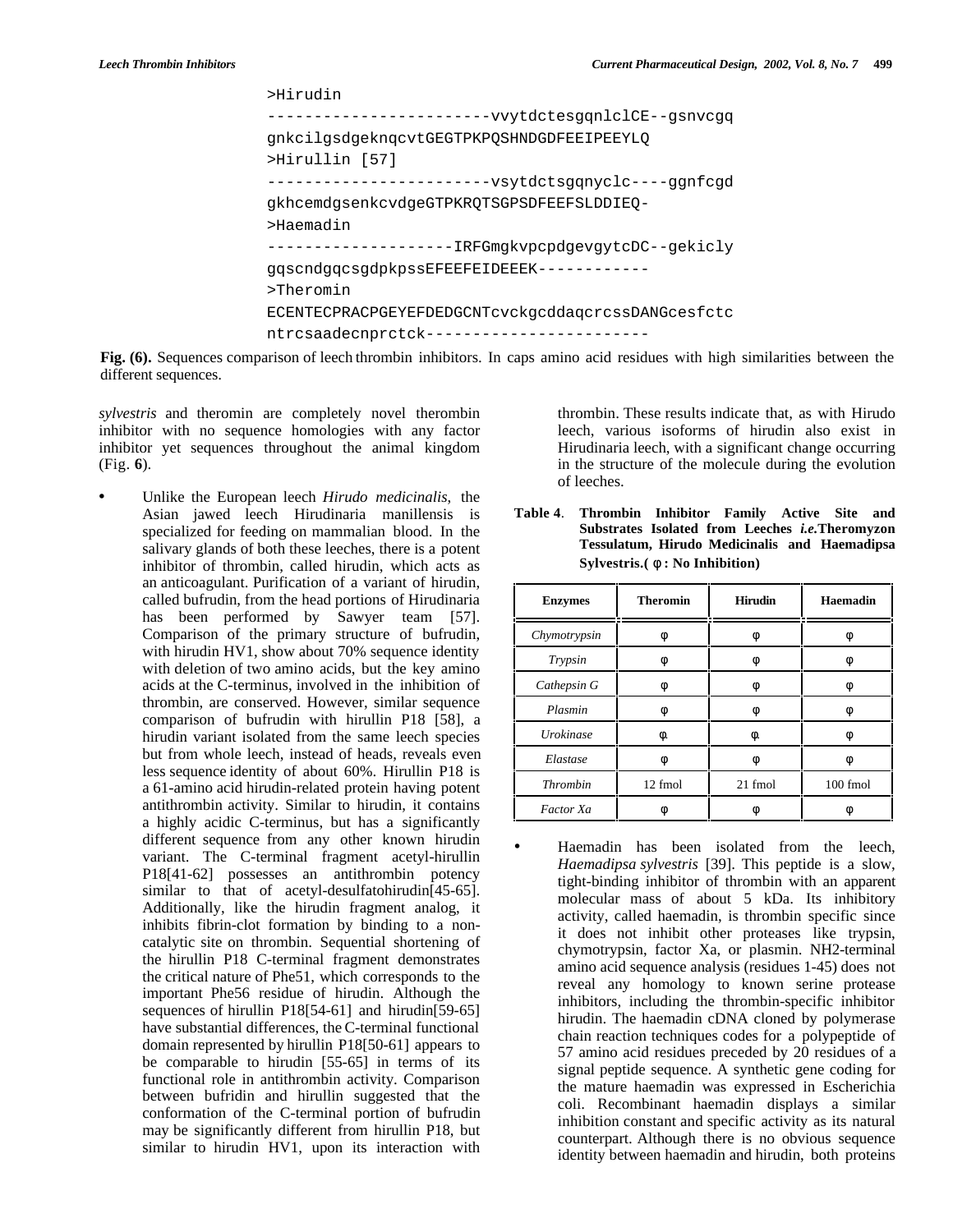

**Fig. (7).** Demonstration of the dual nature of LPS activation of human monocytes. LPS (1 U/ml) stimulates monocytes in a manner that can be diminished by aprotinin ( $10^{-6}$  M) and Theromin ( $10^{-6}$  M). The percentage activation is noted by computer-assisted microscopy where the number of cells exhibiting form factors below 0.50 is compared to those exhibiting this factor at 0.70 and above. Details of the assay are found in the text.

seem to share common mechanisms for thrombin inhibition [39]. A crystal structure of the human alpha-thrombin- haemadin complex has recently been realized [40]. The N-terminal segment of haemadin binds to the active site of thrombin, forming a parallel beta-strand with residues Ser214-Gly216 of the proteinase. This mode of binding is similar to that observed in another leech-derived inhibitor, hirudin. In contrast to hirudin, however, the markedly acidic C-terminal peptide of haemadin does not bind the fibrinogen-recognition exosite, but interacts with the heparin-binding exosite of thrombin. Thus, haemadin binds to thrombin according to a novel mechanism, despite an overall structural similarity with hirudin. Haemadin inhibits both free and thrombomodulin-bound alpha-thrombin, but not intermediate activation forms such as meizothrombin.

• A cysteine-rich (approximately 20%), low molecular weight (MW 6 kDa) polypeptide has been isolated from the Korean blood-sucking leech, *Hirudo nipponia* [38]. From its amino acid composition and N-terminal amino acid sequence analysis, the new protein is similar to granulin (or epithelin), and so it has been named leech granulin. The leech granulin behaved as a thrombin inhibitor in the purification steps of size-exclusion, ion-exchange, chromatofocusing, and reverse-phase highperformance liquid chromatography. The leech granulin is an acidic peptide (pI 3.75) containing high cysteine residues with a unique sequence similar to granulins or epithelins isolated from other organisms. For the first time, a granulin-like polypeptide having thrombin inhibitory activity has been isolated from a leech species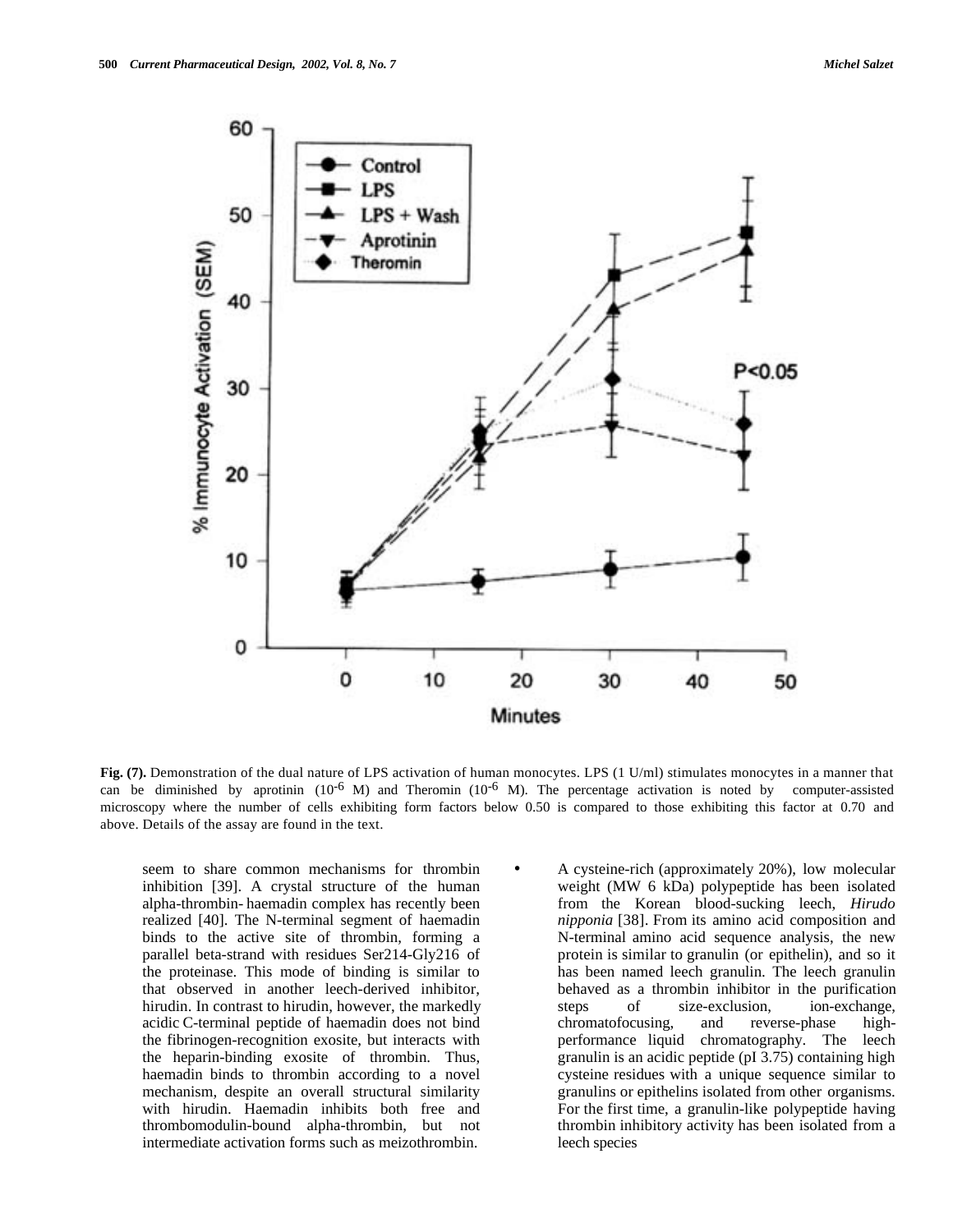The most potent inhibitor is yet known is theromin (Ki of 12 fM *vs.* 21 fM for hirudin). This peptide has been isolated from the gut leech *Theromyzon tessulatum* [41]. This is a homodimer of 67 amino acid residues, with 16 cysteines engaged in eight disulfide bridges. Compared with Hirudin, both peptides are anionic and rich in cysteine residues [41]. Theromin's N-terminal sequence is highly anionic and its C-terminal part very tight, owing to the 10 cysteine residues present there. The Hirudin Nterminal sequence is known to interact with the catalytic site of thrombin and amino acid residues 46 to 48 (PKP) are important for the link between Hirudin and thrombin [22]. The same sequence has also been found in Heamadin [39]and *H. Medicinalis* anti-thrombin peptides [37]. These types of interactions explain why Hirudin only binds to thrombin and not to other serine proteases. By contrast, Theromin does not possess such a dramatic signature in its sequence. In fact, Theromin has no significant sequence homology with any other animal thrombin inhibitor so far isolated. However, if Theromin which contains about 24% cysteine residues, is compared with potentially homologous inhibitors, low identity is observed with antistasintype protease inhibitors and concerns mainly cysteine residues. But, considering the low level of general sequence identity between Theromin and peptides of this family, it is difficult to consider Theromin as a new member of the antistasin-type family. However, sequence comparisons carried out for Theromin with the four different serine protease inhibitors isolated from the leech *T. tessulatum i.e.* Cytin, Therin, Therostasin and Tessulin [42-45]. This revealed that two of the four *i.e.* Therostasin [45], and Tessulin [43], have a high degree of sequence identity with theromin (70 % and 52% respectively). Furthermore, if Theromin is aligned with these potentially homologous inhibitors, the three proteins show an identity from residues 2-28 with the exception of Val/Leu substitution at position 26 for theromin (Fig. **2**). The rest of the sequences are less similar to one to another. However, between Therosastin and Theromin, another region is also well conserved *i.e.* a consensus sequence has been found in residues 40-53 of Theromin (  $(40$ DANGCESFCTCNTR<sup>53</sup>). Interestingly, the putative active sites of the trypsin inhibitor, Tessulin  $(^{25}CLCKEPC^{31})$  [43] and the factor Xa inhibitor, Therostasin  $(^{33}$ AQCRIYC<sup>39</sup>) [45] are not conserved in the thrombin inhibitor, Theromin. Thus, the observed similarities could be the result of an evolutionary divergence from an ancestral gene, arising after gene duplication, able to generate several peptides acting towards specific substrates. We can also add to the above *Theromyzon* molecules, the three other thrombin inhibitors discovered in *Theromyzon* by Hamberger and collaborators (US patent PCT/EP94/01404). In fact, the Merck Company 1994 deposited foreign patent applications regarding three thrombin inhibitors of mass 3 kDa, 9 kDa and 14 kDa. Interestingly, the Nterminal sequence of the 9 kDa inhibitor, EDDNPGPPRACPGE (US patent PCT/EP94/

01404), shows homology with those of Theromin (ECENTECPRACPGE), the factor Xa inhibitor Therostasin (DCENTECPRACPGE) [45], and the trypsin inhibitor Tessulin (MCENTECPRACPGE) [43]. This 9 kDa thrombin inhibitor peptide possesses a PI of 4.9, a clotting time in a fibrinogen test of  $>600$  s/5 µl, and a specific activity at the final step of purification of 25 IU for thrombin inhibition and 0.2 IU for Factor Xa inhibition and clotting fibrinogen assays performed on different species of *Theromyzon* (*T. binannulatum*, *T. cooperi*, *T. garjaewi*, T. *maculosum* and *T. sexoculatum*) confirms the presence of thrombin inhibitor(s) in these gut leeches (US patent PCT/EP94/01404). These data reveal that *Theromyzon* possesses different isoforms of thrombin inhibitor. However, the 9 kDa protease inhibitor possesses thrombin and factor Xa inhibitory activities and, when we compared its activity to the one we obtained for Theromin, we can observed that it is not a tight binding inhibitor for thrombin. We suspect that this molecule might be a more specific inhibitor of another protease. Interestingly, Theromin, in a dose-dependent manner, significantly diminishes the level of human granulocyte and monocyte activation induced by lipopolysaccharides (1U/ml, Fig. **7**). Moreover, in contrast to hirudin, which at concentrations from 0.1 to 2 µM, induced vasodilation of PGF2 alpha-precontracted ring segments of porcine pulmonary arteries with intact endothelium, theromin has no effect on human saphenous vein endothelial cells [41].

### **CONCLUSION**

Thrombin inhibitors isolated from invertebrates like leeches has revealed clinical development to threat cardiovascular diseases. Beside this class of molecules, factor Xa inhibitor, platelet aggregation inhibitors have also been isolated from leeches [46,47]. Among the different anticoagulant molecules in leeches, involved in the inhibition of the coagulation cascade or in inhibition of the platelet aggregation (Fig. **1**), three substances have been investigated in great detail *e.g.* Hirudin (thrombin inhibitor, [48-51]), antistasin (factor Xa inhibitor, [52]) and decorsin (antagonist of platelet membrane glycoprotein IIb-IIIa, [53]). Although the amino acid sequences of these molecules differ and their inhibitory activity, their three-dimensional structures share the same conformational motif corresponding to the Leech Antihemostatic Protein (LAP: Cys-X6-12-Cys-X-Cys-X3-6-Cys-X3-6-Cys8-14) [54]. Interestingly, their mechanisms of action and epitopes important for binding to their respective targets are distinct as well [54].

Taken together, leeches are really a reservoir of new powerful natural peptides to treat inflammation, coagulation, thrombosis, emphysema, cancer, all aging diseases.

# **ACKNOWLEDGEMENTS**

This work was supported in part by the Centre National de la Recherche Scientifique, and the MNERT.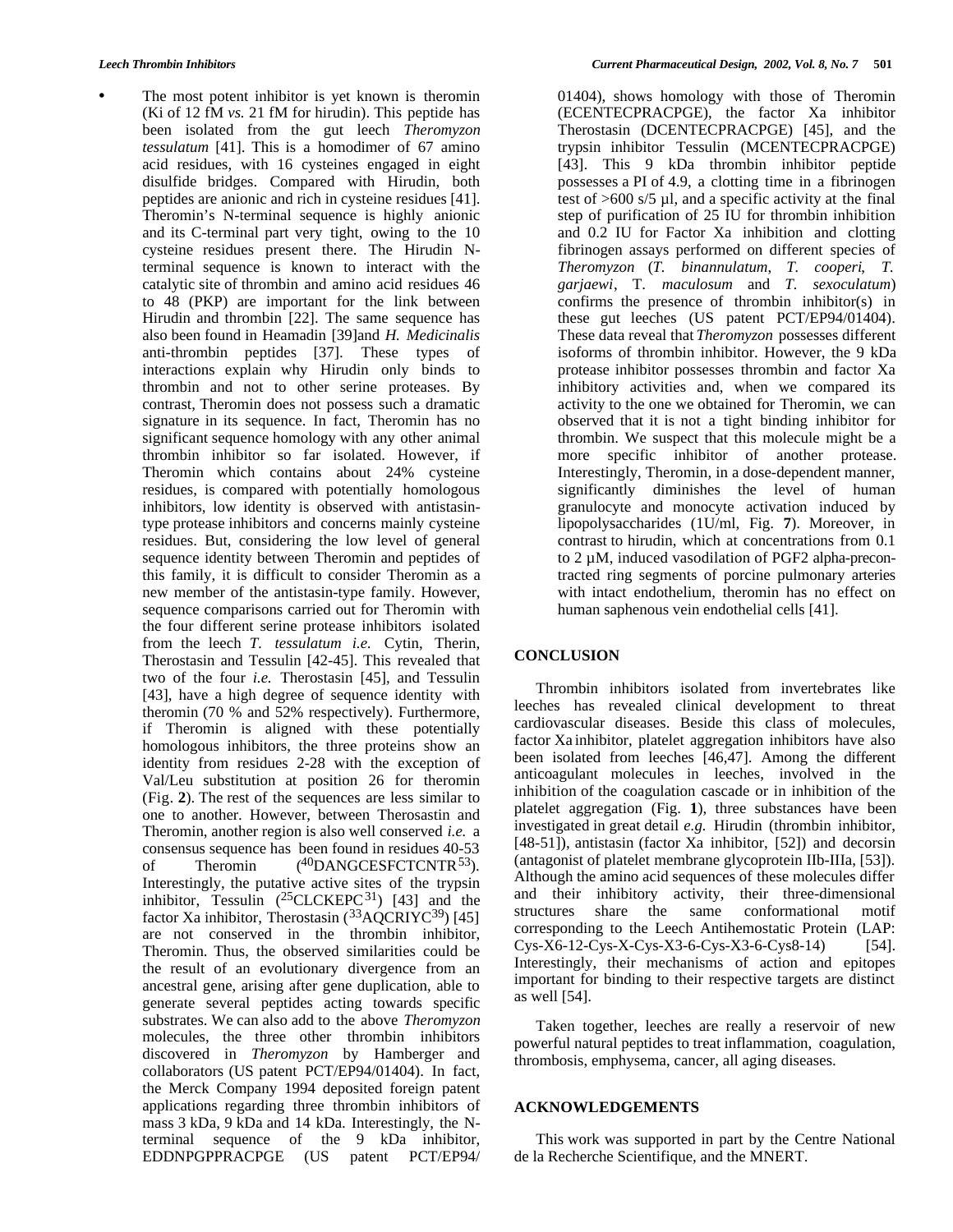- [1] Roston, D. *Int. J. Cardiol.*, **1996**, *53 suppl*. S11-S37.
- [2] Sloane, B.F.; Rozhin, J.; Johnson, K.; Taylor, H.; *26*, 1535-1540. Crissman, J.D.; Honn, K.V. *Proc. Natl. Acad. Sci. USA*
- [3] Zhou, Y.; Zhu, S. Z*honghua Xue Ye Xue Za Zhi* **1998**, *19*, 497-498. [27] Fox, I.; Dawson, A.; Loynds, P.; Eisner, J.; Findlen, K.;
- [4] Ludolph-Hauser, D.; Schubert, C.; Wiedow, O. *Exp.* J. *Thromb. Haemost.* **1993**, *69*,157-163. *Dermatol.* **1999**, *8*, 46-52.
- [5] Haustein, K.O.; Markwardt, F. *Thromb. Diath. Haemorrh.*
- [6] Haycraft, J.B. *Proc. R. Soc. Lond.* **1884**, *36*,478-487.
- [7] Shionoya, T. *J. Exp. Med*. **1927**, *49*, 19-26.
- [8] Muramatsu, R.; Komatsu, Y.; Nukui, E.; Okayama, T.; Morikawa, T.; Kobashi, K.; Hayash,i H. *Int. J. Pept. Protein Res.* **1996**, *48*, 1671-73.
- [9] Fortkamp, E.; Rieger, M.; Heisterberg-Moutses, G.; Schweiser, S.; Sommer, R. *DNA***1986,** *5(6),* 511-517.
- [10] Rosenfeld, S.A.; Nadeau, D.; Tirado, J.; Hollis, G.F.; Knabb, R.M.; Jia, S. *Protein Expr. Purif.* **1996**, *8*, 476-82. [33] Merlini, P.A; Ardissino, D.: Rosenberg, R.D.; Colombi,
- [11] Radzio, R.; Kuck, U. *Appl. Microbiol. Biotechnol.* **1997**, *48*, 58-65.
- [12] Talbot, M. *Semin. Thromb. Hemost*. **1989**, *15*, 293-301. [34] Califf, R.M. *Eur. Heart J.* **1997**, *18*, F2-10.
- [13] Johnson, P.H.; Sze, P.; Winant, R.; Payne, P.W.; Lazar, J.B. *Semin. Thromb. Hemost*. **1989**, *15*, 302-315.
- [14] Tripier, D. Folia Haematol *Int. Mag. Klin. Morphol.*
- [15] Topol, E.J. *Am. J. Cardiol.* **1995**, *75*, 27B-33B.
- [16] Becker, R.C; Cannon, C.P. *J. Thromb. Thrombolysis* 340-346. **1994**, *1*, 7-16.
- [17] Scatena, R. *Expert. Opin. Investig. Drugs* **2000**, *9*, 1119- *268*, 8590-8595. 1127.
- [18] Bulychev, A.; Chang, J.Y. *J. Protein Chem.* **1999**, *18*, 771-778.
- [19] Rydel, T.J.; Ravichandran, K.G.; Tulinsky, A.; Bode, W.; Huber, R.; Roitsch, C.; Fenton, J.W. *Science* **1990**, *249*, 277-280.
- [20] Bourdon, P.; Jablonski, J.A.; Chao, B.H.; Maraganor, J.M. *Biochem.* **1998**, *254*, 565-70. . *FEBS Lett.* **1991,** *294*, 163-166.
- [21] Hung, D.T.; Vu, T.K.; Wheaton, V.I.; Ishii, K; Coughlin, S.R. *J. Clin. Invest.* **1992**, *89*, 1350-1353.
- [22] De Filippis, V.; Russo, I.; Vindigni, A.; Di Cera, E.; Salzet, M. *Eur. J. Biochem.* **1997**, *249*, 733-738 . Salmaso, S.; Fontana, A. *Protein Sci.* **1999**, *8*, 2213- 2217. [45] Chopin, V.; Salzet, M.; Baert, J.L.; Vandenbulcke, F.;
- [23] Kaiser, B. Folia Haematol *Int. Mag. Klin. Morphol.* **2000**, *275*, 32701-32107. *Blutforsch.* **1989**, 116, 841-849.
- **REFERENCES** [24] Bichler, J.; Siebeck, M.; Fichtl, B.; Fritz, H. *Haemostasis* **1991**, *21 Suppl 1*,137-141.
	- [25] Stringer, K.A.; Lindenfeld, J. *Ann. Pharmacother.* **1992**,
	- **1986**, *83*, 2483-2487. [26] Nowak, G.; Bucha, E.; Goock, T.; Thieler, H;, Markwardt, F. *Thromb. Res.* **1992**, *66*, 707-715.
		- Levin, E.; Hanson, D.; Mant, T.; Wagner, J.; Maraganore,
		- [28] Verstraete, M.; Zoldhelyi, P. *Drugs* **1995**, *49*, 856-884.
	- **1965**, *13*, 60. [29] Bichler, J.; Fichtl, B.; Siebeck, M.; Fritz, H. *Arzneimittelforschung* **1988**, *38*, 704-710 .
		- [30] Zoldhelyi, P.; Webster, M.W.; Fuster, V.; Grill, D.E.; Gaspar, D.; Edwards, S.J.; Cabot, C.F.; Chesebro, J.H. *Circulation* **1993**, *88*, 2015-2022.
		- [31] Hoet, B.; Arnout, J.; Deckmyn, H.; Vermylen, J**.** *Drug Invest.* **1993**, *7*, 127-133.
		- [32] Close, P.; Bichler, J.; Kerry, R.; Ekman, S.; Bueller, H.R.; Kienast, .J; Marbet, G.A., Schramm, W.; Verstraete, M. *Coron. Art. Dis*. **1994**, *5*, 943-949.
		- E.; Agricola, P.; Oltrona, L.; Ottani, F.; Galvani, M.; Bauer, K.A.; Botasso, B.; Bertocchi, F.; Mannucci, P.M. *Artherioscler. Thromb. Vasc. Biol.* **2000**, *9*, 2162-2166.
		-
		- [35] Gaede, A.; Terres, W. *Herz* **1999**, *24*, 353-362 .
		- [36] Matheson, A.J.; Goa, K.L. *Drugs* **2000**, *60*, 679-700.
	- *Blutforsch.* **1988**, 115, 3035. [37] Sawyer, R.T. *Leech biology and behavior*. Vol I, Oxford Science Publications, Clarendon Press, Oxford, **1986**.
		- [38] Hong, F.S.; Kang, W.K. *Protein Expr. Purif*. **1999**, *16*,
		- [39] Strube, K-H.; Kröger, B.; Bialojan, S. *J. Biol. Chem.* **1993***,*
		- [40] Richardson, J.L; Kroger, B.; Hoeffken, W.; Sadler, J.E.; Pereira, P.; Huber, R.; Bode, W.; Fuentes-Prior, P. *EMBO J.* **2000***, 19*, 5650-5660.
		- [41] Salzet, M.; Chopin, V.; Baert, J.L.; Matias, I.; Malecha J. *J. Biol. Chem.* **2000**, *275*, 30774-30780.
		- [42] Chopin, V.; Matias, I.; Stefano, G.B.; Salzet, M*. Eur. J.*
		- [43] Chopin, V.; Stefano, G.B.; Salzet, M *. Eur. J. Biochem.*
		- [44] Chopin, V.; Bilfinger, T.V.; Stefano, G.B.; Matias, I.;
		- Sautière, P.E.; Kerkaert, J.P.; Malecha J. *J. Biol. Chem.*
		- [46] Salzet, M.; Vieau, D.; Stefano, G.B. *Immunol. Today* **1999**, *20***,** 541-544.